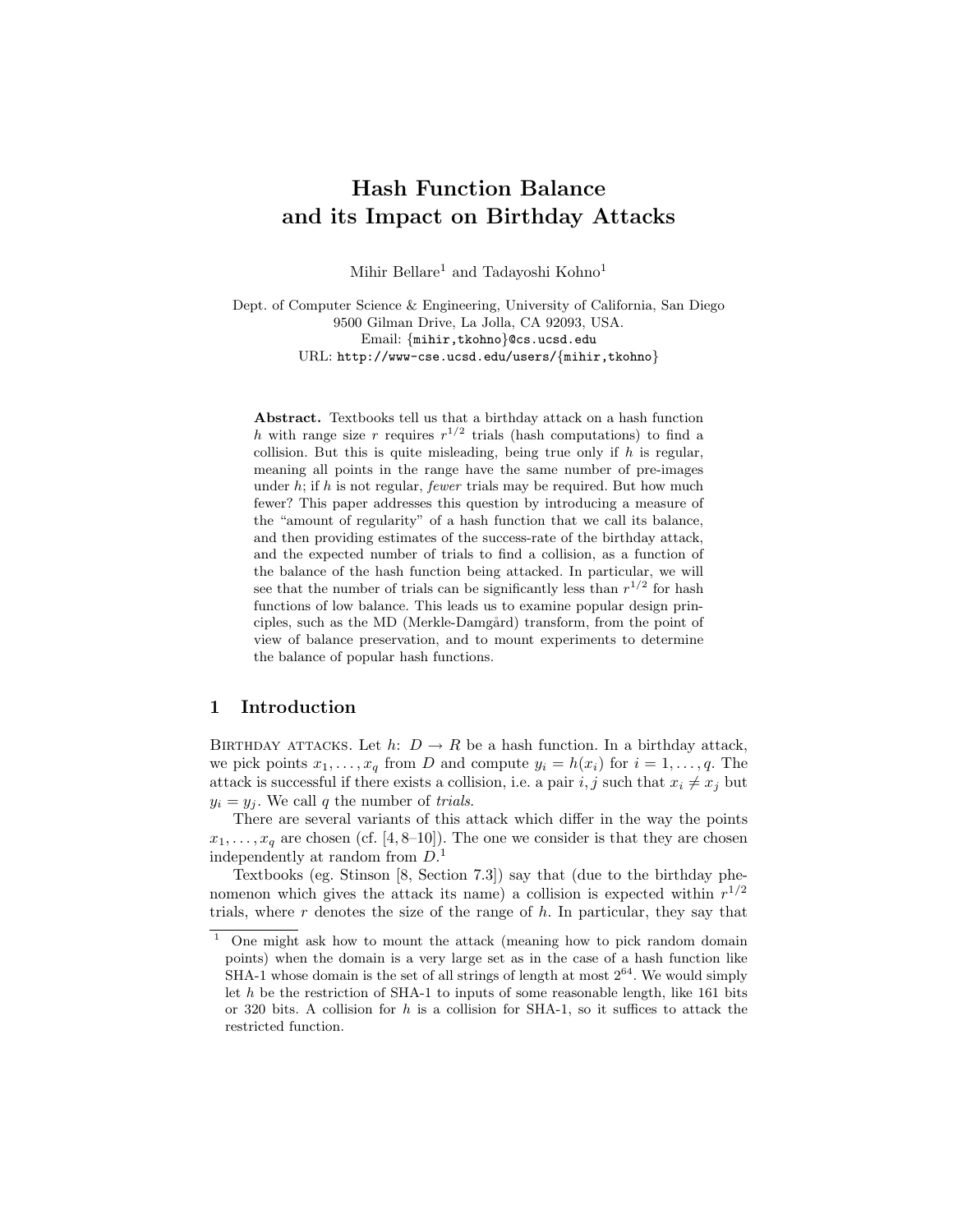collisions in a hash function with output length  $m$  bits can be found in about  $2^{m/2}$  trials. This estimate is the basis for the choice of hash function length m, which is typically made just large enough to make  $2^{m/2}$  trials infeasible.

However Stinson's analysis [8, Section 7.3], as well as all others that we have seen, are misleading, for they assume the hash function is *regular*, meaning all points in the range have the same number of pre-images under  $h<sup>2</sup>$  It turns out that if h is not regular, it takes *fewer* than  $r^{1/2}$  trials to find a collision, meaning the birthday attack would succeed sooner than expected.

This could be dangerous, for we do not know that popular hash functions are regular. In fact they are usually designed to have "random" behavior and thus would not be regular. Yet, one might say, they are probably "almost" regular. But what exactly does this mean, and how does the "amount of regularity" affect the number of trials to success in the birthday attack? Having answers to such questions will enable us to better assess the true impact of birthday attacks.

This paper. To help answer questions such as those posed above, this paper begins by introducing a measure of the "amount of regularity" that we call the balance of a hash function. This is a real number between 0 and 1, with balance 1 indicating that the hash function is regular and balance 0 that it is a constant function, meaning as irregular as can be. We then provide quantitative estimates of the success-rate, and number of trials to success, of the birthday attack, as a function of the balance of the hash function being attacked.

This yields a tool that has a variety of uses, and lends insight into various aspects of hash function design and parameter choices. For example, by analytically or experimentally estimating the balance of a particular hash function, we can tell how quickly the birthday attack on this hash function will succeed. Let us now look at all this in more detail.

THE BALANCE MEASURE. View the range R of hash function  $h: D \to R$  as consisting of  $r \geq 2$  points  $R_1, \ldots, R_r$ . For  $i = 1, \ldots, r$  we let  $h^{-1}(R_i)$  be the pre-image of  $R_i$  under h, meaning the set of all  $x \in D$  such that  $h(x) = R_i$ , and let  $d_i = |h^{-1}(R_i)|$  be the size of the pre-image of  $R_i$  under h. We let  $d = |D|$  be the size of the domain. We define the balance of  $h$  as

$$
\mu(h) = \log_r \left[ \frac{d^2}{d_1^2 + \cdots + d_r^2} \right],
$$

where  $log<sub>r</sub>(.)$  denotes the logarithm in base r. Proposition 1 says that for any hash function h, the balance of h is a real number in the range from 0 to 1. Furthermore, the maximum balance of 1 is achieved when  $h$  is regular (meaning  $d_i = d/r$  for all i) and the minimum balance of 0 is achieved when h is a constant function (meaning  $d_i = d$  for some i and  $d_j = 0$  for all  $j \neq i$ ). Thus regular functions are well-balanced and constant functions are poorly balanced, but there are lots of possibilities in between these extremes.

<sup>&</sup>lt;sup>2</sup> They regard  $x_i$  as a ball thrown into bin  $h(x_i)$  and then apply the standard birthday analysis. But the latter assumes each ball is equally likely to land in each bin. If  $R_1, \ldots, R_r$  denote the range points then the probability that a ball lands in bin  $R_i$ is  $|h^{-1}(R_j)|/d$  where  $d = |D|$ . These values are all the same only if h is regular.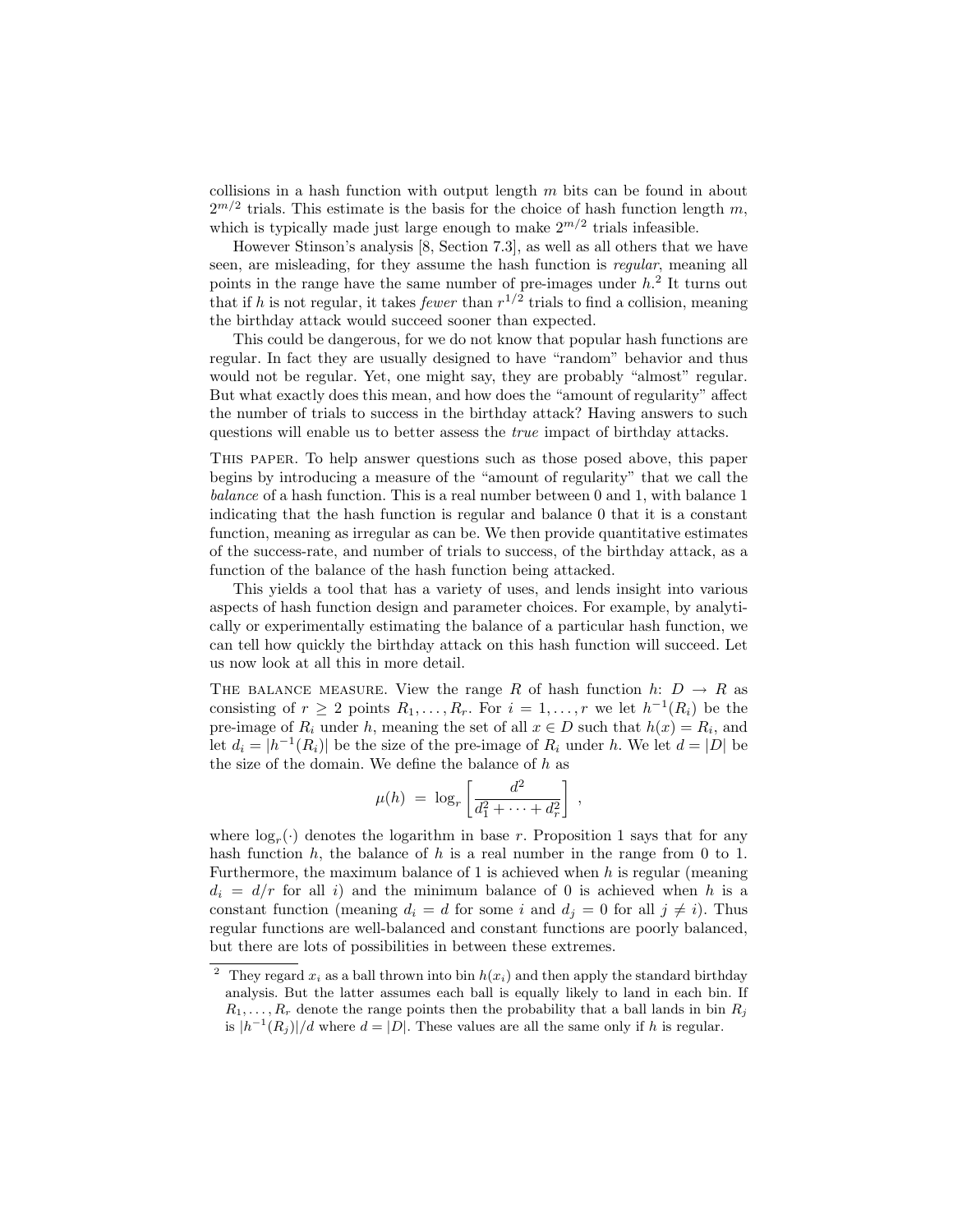RESULTS. We are interested in the probability C of finding a collision in  $q$  trials of the birthday attack, and also in the threshold Q, defined as the number of trials required for the expected number of collisions to be one. (Alternatively, the expected number of trials to find a collision.) Corollary 1 and Theorem 2, respectively, say that, up to constant factors,<sup>3</sup>

$$
C = \begin{pmatrix} q \\ 2 \end{pmatrix} \cdot \frac{1}{r^{\mu(h)}} \quad \text{and} \quad Q = r^{\mu(h)/2} . \tag{1}
$$

These results indicate that the performance of the birthday attack can be characterized, quite simply and accurately, via the balance of the hash function  $h$ being attacked.

REMARKS. Note that when  $\mu(h) = 1$  (meaning, h is regular) then Equation (1) says that, up to constant factors,  $Q = r^{1/2}$ , which agrees with the abovediscussed standard estimate for this case. At the other extreme, when  $\mu(h) = 0$ , meaning h is a constant function, the attack finds collisions in  $O(1)$  trials so  $Q = 1$ . The value of the general results of Equation (1) is that they show the full spectrum in between the extremes of regular and constant functions. As the balance of the hash function drops, the threshold  $Q$  of the attack decreases, meaning collisions are found faster. For example a birthday attack on a hash function of balance  $\mu(h) = 1/2$  will find a collision in about  $Q = r^{1/4}$  trials, which is significantly less than  $r^{1/2}$ . Thus, we now have a way to quantitatively assess how irregularity in h impacts the success-rate of the birthday attack.

We clarify that the attacker does not need to know the balance of the hash function in order to mount the attack. (The attack itself remains the birthday attack outlined above.)

Bounds rather than approximate equalities. Corollary 1 provides both upper and lower bounds on  $C$  that are tight in the sense of being within a constant factor (specifically, a factor of four) of each other. (And Theorem 1 does even better, but the expressions are a little more complex.) Similarly, Theorem 2 provides upper and lower bounds on Q that are within a constant factor of each other.

We claim bounds are important. The estimates of how long the birthday attack takes to succeed, and the ensuing choices of output-lengths of hash functions, have been based so far on textbook approximate equality calculations of the threshold that are usually upper bounds but not lower bounds on the exact value. Yet, from a design perspective, the relevant parameter is actually a lower bound on the threshold since otherwise the attack might be doing better than we estimate.

The quality (ie. tightness) of the bounds is also important. Deriving a good lower bound on C required significantly more analytical work than merely producing a rough estimate of approximate equality. With regard to Q we remark that our upper bound, although within a constant factor of the lower bound, is not as tight as would like, and it is an interesting question to improve it.

<sup>&</sup>lt;sup>3</sup> This assumes  $d \geq 2r$  and, in the case of C, that  $q \leq O(r^{\mu(h)/2})$ .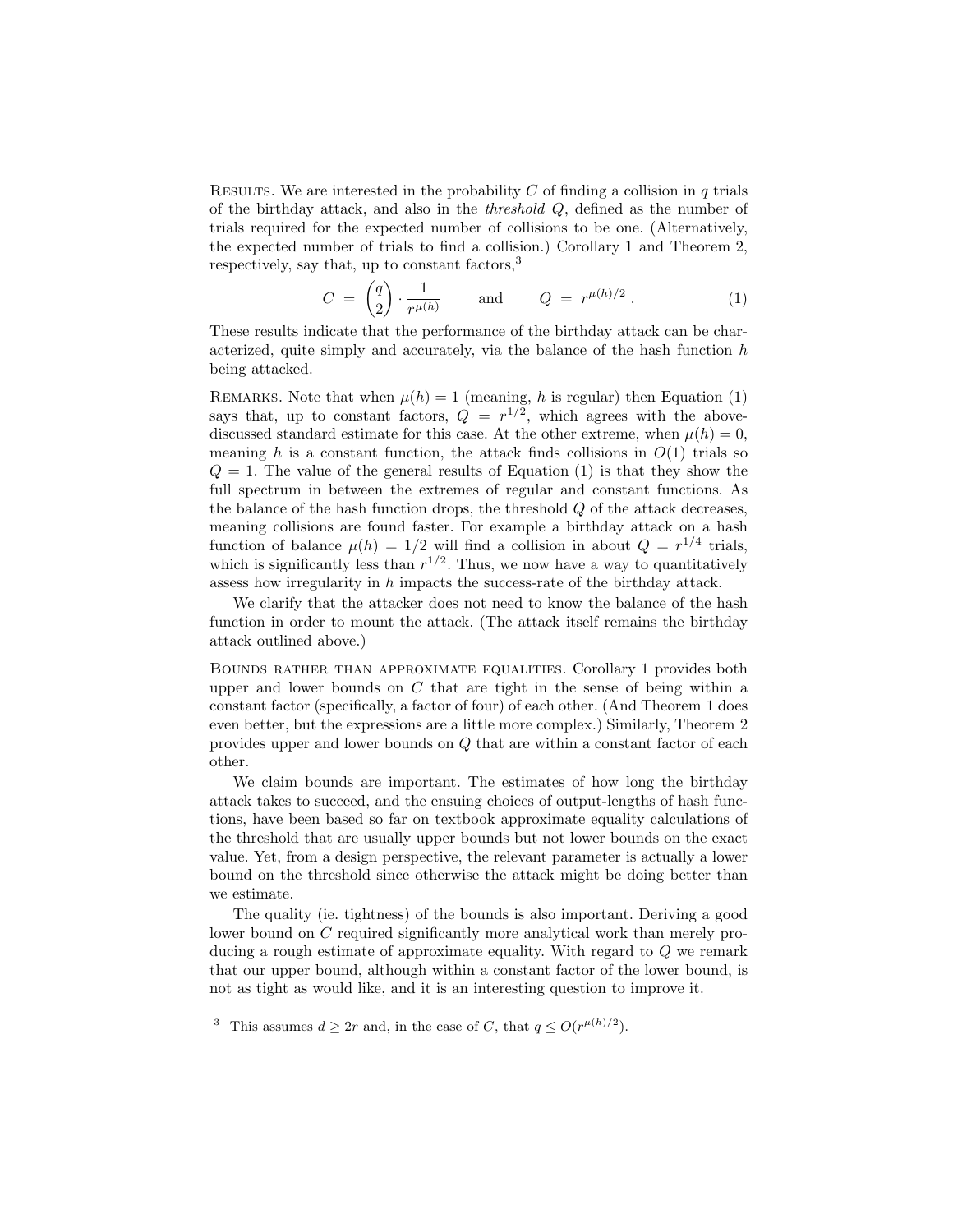IMPACT ON OUTPUT LENGTHS. Suppose we wish to design a hash function  $h$  for which the birthday attack threshold is  $2^{80}$  trials. A consequence of our results above is that we must have  $r^{\mu(h)/2} = 2^{80}$ , meaning must choose the output-length of the hash function to be  $160/\mu(h)$  bits. Thus to minimize output-length we must maximize balance, meaning we would usually want to design hash functions that are almost regular (balance close to one).

The general principle that hash functions should be as close to regular as possible is, we believe, well-known as a heuristic. Our results, however, provide a way of quantifying the loss in security as a function of deviations from regularity.

Random hash functions. Designers of hash functions often have as target to make the hash function have "random" behavior. Proposition 2 together with Equation (1) enable us to estimate the impact of this design principle on birthday attacks. As an example, they imply that if  $h$  is a random hash function with  $d = 2r$  then the expected probability of a collision in q trials is about  $3/2$ times what it would be for a regular function, while the expected threshold is times what it would be for a regular function, while the expected threshold is<br>about  $\sqrt{2/3}$  times what it would be for a regular function. In particular, random functions are worse than regular functions from the point of view of protection against birthday attacks, though the difference between random and regular functions decrease as the ratio  $d/r$  increases.

Thus, if one wants the best possible protection against both birthday and cryptanalytic attacks, one should design a function that is not entirely random but random subject to being regular. This is true both of the hash function itself, and of the hash function restricted to domains from which the adversary may draw points in its attack (eg. a restriction of SHA-1 to all 161-bit strings). This, however, may be more difficult than designing a hash function that has entirely random behavior, so that the latter remains the design goal, and in this case it is useful to have tools like ours that enable designers to estimate the impact of deviations from regularity on the birthday attack and fine tune output lengths if necessary.

Does the MD transform preserve balance? Given the above results we would like to be building hash functions that have high balance. We look at some elements of current design to see how well they reflect this requirement.

Hash functions like MD5 [7], SHA-1 [6] and RIPEMD-160 [3] are designed by applying the Merkle-Damgård (MD)  $[5, 2]$  transform to an underlying compression function. Designers could certainly try to ensure that the compression function is regular or has high balance, but this turns out not to be enough to ensure high balance of the hash function because Proposition 3 shows that the MD transform does not preserve regularity or maintain balance. (We give an example of a compression function that has balance one, yet the hash function resulting from the MD transform applied to this compression function has balance zero.)

Proposition 4 is more positive, showing that regularity not only of the compression function but also of certain associated functions does suffice to guarantee regularity of the hash function. But Proposition 5 notes that if the compression and associated functions have even minor deviations from regularity, meaning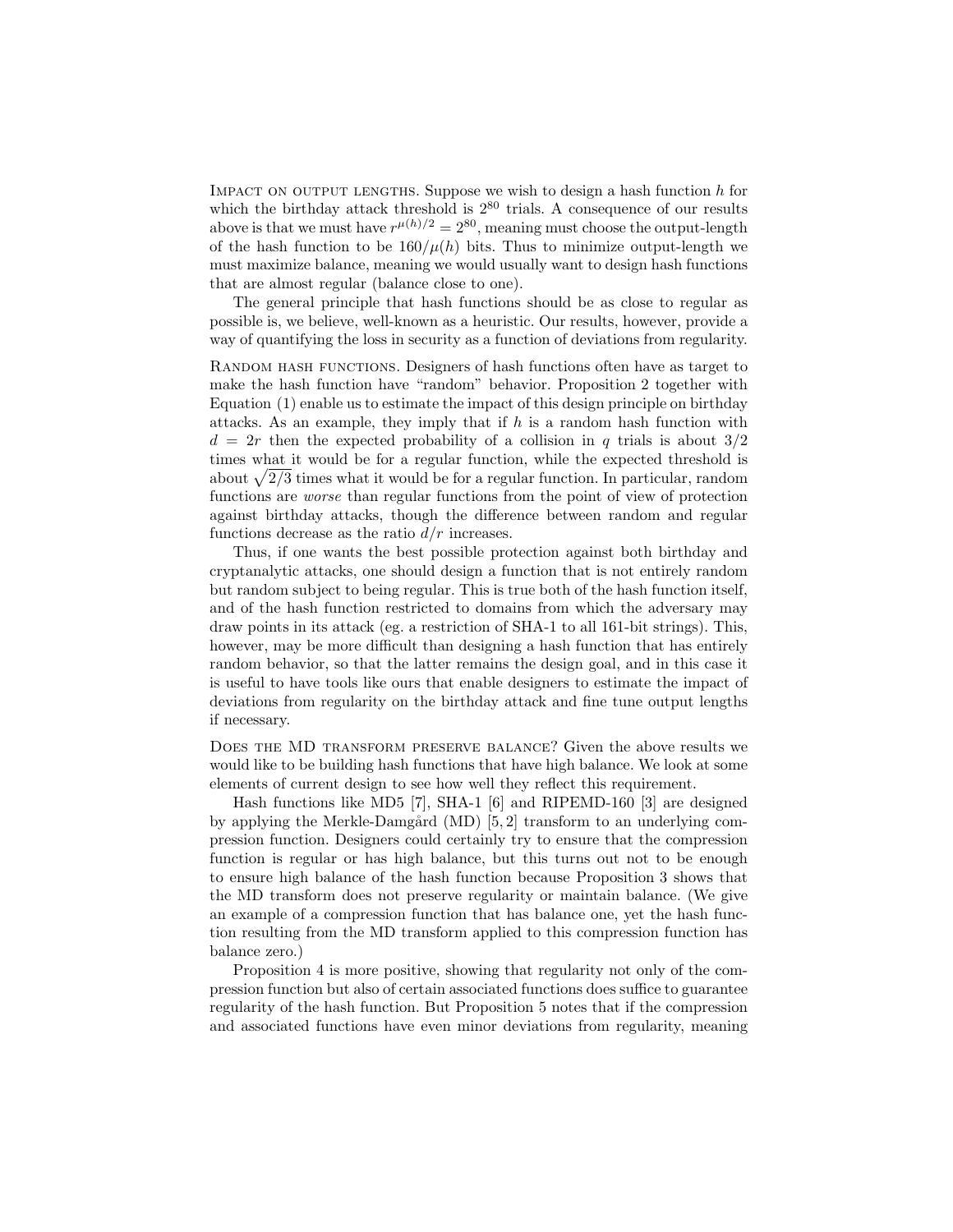balance that is high but not equal to one, then the MD transform can amplify the imbalance and result in a hash function with very low balance.

Given that a random compression function has balance close to but not equal to one, and we expect practical compression functions to be similar, our final conclusion is that we cannot recommend, as a general design principle, attempting to ensure high balance of a hash function by only establishing some properties of the compression function and hoping the MD transform does the rest.

We stress that none of this implies any weaknesses in specific existing hash functions such as those mentioned above. But it does indicate a weakness in the MD transform based design principle from the point of view of ensuring high balance, and means that if we want to ensure or verify high balance of a hash function we might be forced to analyze it directly rather than being able to concentrate on the possibly simpler task of analyzing the compression function. We turn next to some preliminary experimental work in this vein with SHA-1.

Experimenting with SHA-1. The hash function SHA-1 was designed with the goal that the birthday attack threshold is about  $2^{80}$  trials. As per the above, this goal would only be met if the balance of the hash function was close to one. More precisely, letting  $\text{SHA}_n: \{0,1\}^n \to \{0,1\}^{160}$  denote the restriction of SHA-1 to inputs of length  $n < 2^{64}$ , we would like to know whether SHA<sub>n</sub> has balance close to one for practical values of  $n$ , since otherwise a birthday attack on  $\text{SHA}_n$  will find a collision for SHA-1 in less than  $2^{80}$  trials.

The balance of  $\text{SHA}_n$  is however hard to compute, and even to estimate experimentally, when  $n$  is large. Section 6 however reports on some experiments that compute  $\mu(\text{SHA}_{32;t_1...t_2})$  for small values of  $t_2-t_1$ , where  $\text{SHA}_{n;t_1...t_2}$ :  $\{0,1\}^n \to$  $\{0,1\}^{t_2-t_1+1}$  is the function which returns the  $t_1$ -th through  $t_2$ -th output bits of  $\text{SHA}_n$ . The computed values for  $\mu(\text{SHA}_{32;t_1...t_2})$  are extremely close to what one would expect from a random function with the same domain and range. Toward estimating the balance of  $\text{SHA}_n$  for larger values of n, Section 6 reports on some experiments on  $\text{SHA}_{n; t_1...t_2}$  for larger n. Broadly speaking, the experiments indicate that these functions have high balance. This can be taken as some indication that  $\text{SHA}_n$  also has high balance, meaning SHA-1 is well-designed from the balance point of view.

Remarks. We clarify that while high balance is a necessary requirement for a collision-resistant hash function, it is certainly not sufficient. It is easy to give examples of high-balance hash functions for which it easy to find collisions. High balance is just one of many design criteria that designers should consider.

We also clarify that this paper does not uncover any weaknesses, or demonstrate improved performance of birthday attacks, on any specific, existing hash functions such as those mentioned above. However it provides analytical tools that contribute toward the goal of better understanding the security of existing hash functions or building new ones, and suggests a need to put more effort into estimating the balance of existing hash functions to see whether weaknesses exist.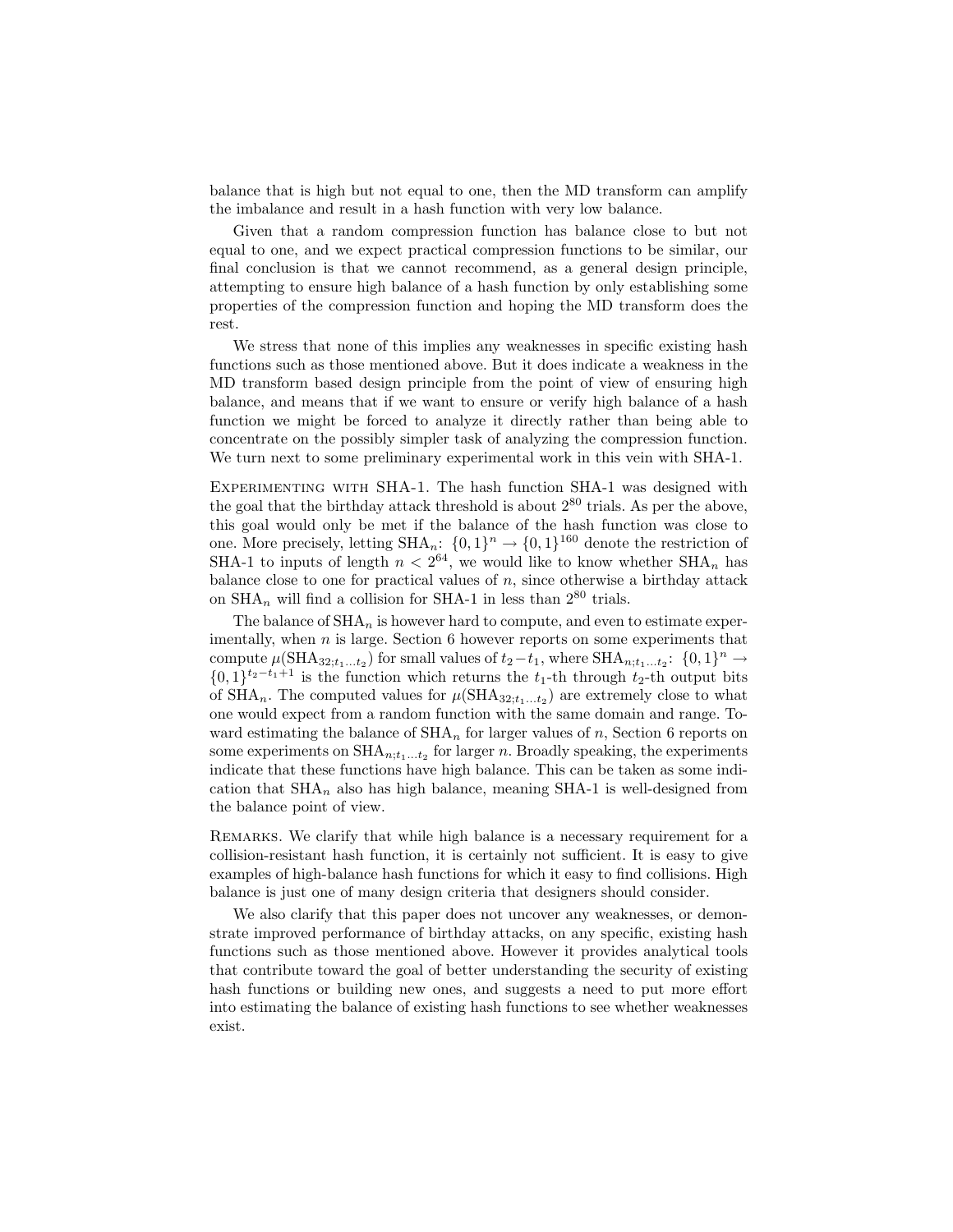### 2 Notation and Terminology

If *n* is a non-negative integer then we let  $[n] = \{1, \ldots, n\}$ . If *S* is a set then |S| denotes its size. We denote by h:  $D \to R$  a function mapping domain D to range  $R$ , and throughout the paper we assume that  $R$  has size at least two. We usually denote |D| by d and |R| by r. A collision for h is a pair  $x_1, x_2$  of points in D such that  $x_1 \neq x_2$  but  $h(x_1) = h(x_2)$ . For any  $y \in R$  we let

$$
h^{-1}(y) = \{ x \in D : h(x) = y \} .
$$

We say that h is regular if  $|h^{-1}(y)| = d/r$  for every  $y \in R$ , where  $d = |D|$  and  $r = |R|$ .

# 3 The Balance Measure and its Properties

We introduce a measure that we call the *balance*, and establish some of its basic properties.

**Definition 1.** Let h:  $D \rightarrow R$  be a function whose domain D and range  $R =$  $\{R_1, \ldots, R_r\}$  have sizes  $d, r \geq 2$ , respectively. For  $i \in [r]$  let  $d_i = |h^{-1}(R_i)|$ denote the size of the pre-image of  $R_i$  under h. The balance of h, denoted  $\mu(h)$ , is defined as

$$
\mu(h) \ = \ \log_r \left[ \frac{d^2}{d_1^2 + \dots + d_r^2} \right] \,, \tag{2}
$$

where  $\log_r(\cdot)$  denotes the logarithm in base r.

It is easy to see that a regular function has balance 1 and a constant function has balance 0. The following says that these are the two extremes: In general, the balance is a real number that could fall somewhere in the range between 0 and 1. The proof is based on standard facts and provided in the full version of this paper [1] for completeness.

Proposition 1. Let h be a function. Then

$$
0 \le \mu(h) \le 1. \tag{3}
$$

Furthermore,  $\mu(h) = 0$  iff h is a constant function, and  $\mu(h) = 1$  iff h is a regular function.

The following lemma, which we prove in [1], will be useful later.

**Lemma 1.** Let h:  $D \to R$  be a function. Let  $d = |D|$  and  $r = |R|$  and assume  $d \geq r \geq 2$ . Then

$$
r^{-\mu(h)} - \frac{1}{d} \ge \left(1 - \frac{r}{d}\right) \cdot r^{-\mu(h)}, \tag{4}
$$

where  $\mu(h)$  is the balance of h as per Definition 1.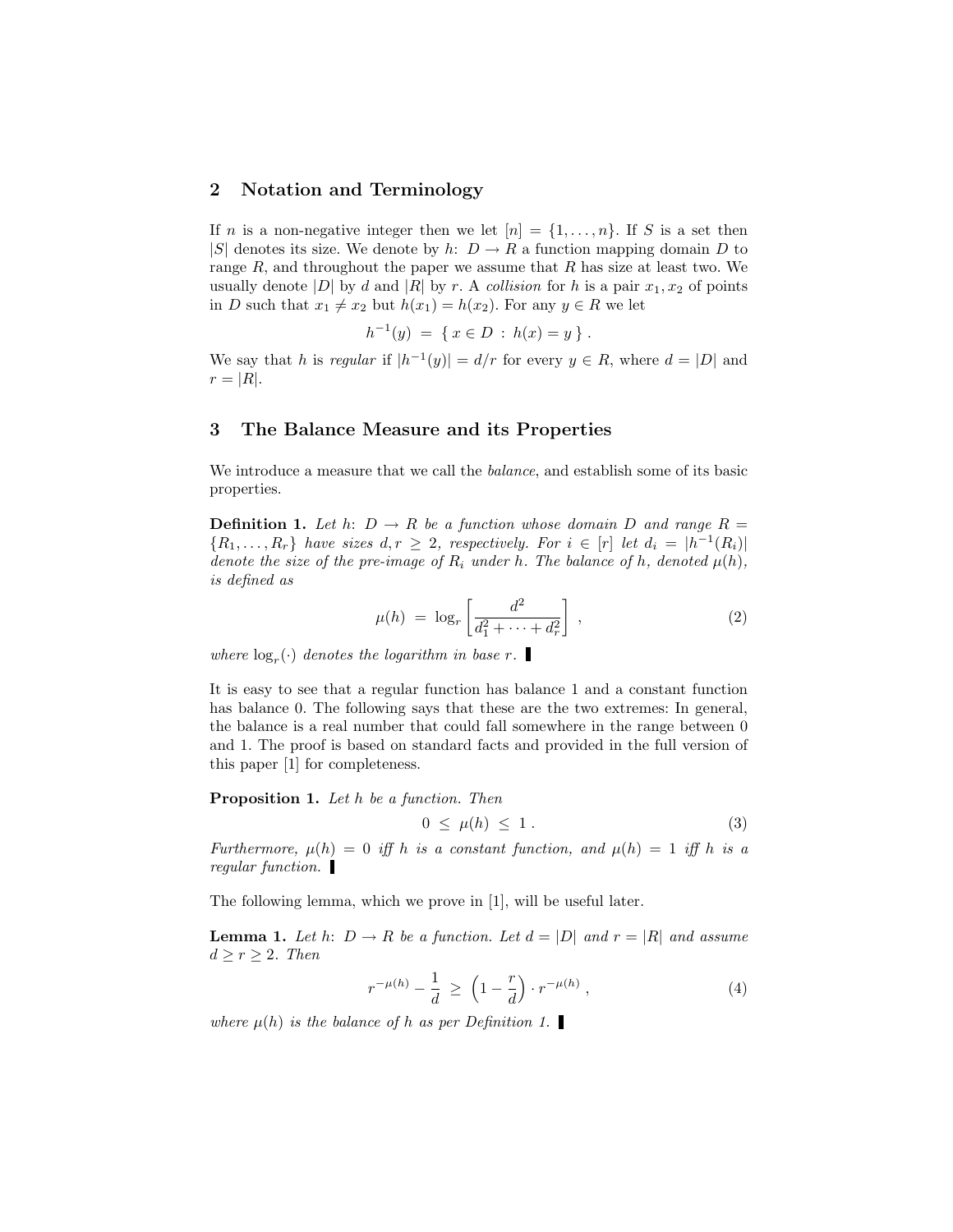For  $i = 1, \ldots, q$  do  $\#q$  is the number of trials Pick  $x_i$  at random from the domain of  $h$  $y_i \leftarrow h(x_i)$  // Hash  $x_i$  to get  $y_i$ If there exists  $j < i$  such that  $y_i = y_j$  but  $x_i \neq x_j$  then return  $x_i, x_j$  // collision found EndIf EndFor Return  $\perp$  // No collision found

**Fig. 1.** Birthday attack on a hash function h:  $D \rightarrow R$ . The attack is successful in finding a collision if it does not return  $\bot$ . We call q the number of trials.

#### 4 Balance-based Analysis of the Birthday attack

The attack is presented in Figure 1. (Note that it picks the points  $x_1, \ldots, x_q$ independently at random, rather than picking them at random subject to being distinct as in some variants of the attack [8]. The difference in performance is negligible as long as the domain is larger than the range.)

We are interested in two quantities: the probability  $C$  of finding a collision in a given number q of trials, and the *threshold*  $Q$ , defined as the expected number of trials to get a collision. Both will be estimated in terms of the balance of the hash function being attacked. Note that although  $Q$  is a simpler metric it is less informative than C since the latter shows how the success-rate of the attack grows with the number of trials. We begin with Theorem 1 below, which gives both upper and lower bounds on  $C$  that are within constant factors of each other. The proof of Theorem 1 is in Section 4.1 below.

**Theorem 1.** Let h:  $D \to R$  be a hash function. Let  $d = |D|$  and  $r = |R|$  and assume  $d > r \geq 2$ . Let C denote the probability of finding a collision for h in  $q \geq 2$  trials of the birthday attack of Figure 1. Let  $\mu(h)$  be the balance of h as per Definition 1. Then

$$
C \leq \binom{q}{2} \cdot \left[ \frac{1}{r^{\mu(h)}} - \frac{1}{d} \right] \,. \tag{5}
$$

Additionally, if  $\alpha$  is any real number, we have

$$
\left(1 - \frac{\alpha^2}{4} - \alpha\right) \cdot \left(\frac{q}{2}\right) \cdot \left[\frac{1}{r^{\mu(h)}} - \frac{1}{d}\right] \le C \tag{6}
$$

under the assumption that

$$
q \leq \alpha \cdot \left(1 - \frac{r}{d}\right) \cdot r^{\mu(h)/2} \,. \tag{7}
$$

The above may be a bit hard to interpret. The following, which simply picks a particular value for the parameter  $\alpha$  and applies the above, may be easier to understand. It provides upper and lower bounds on  $C$  that are within a factor of four of each other assuming  $q = O(r^{\mu(h)/2})$ . The proof of Corollary 1 is in [1].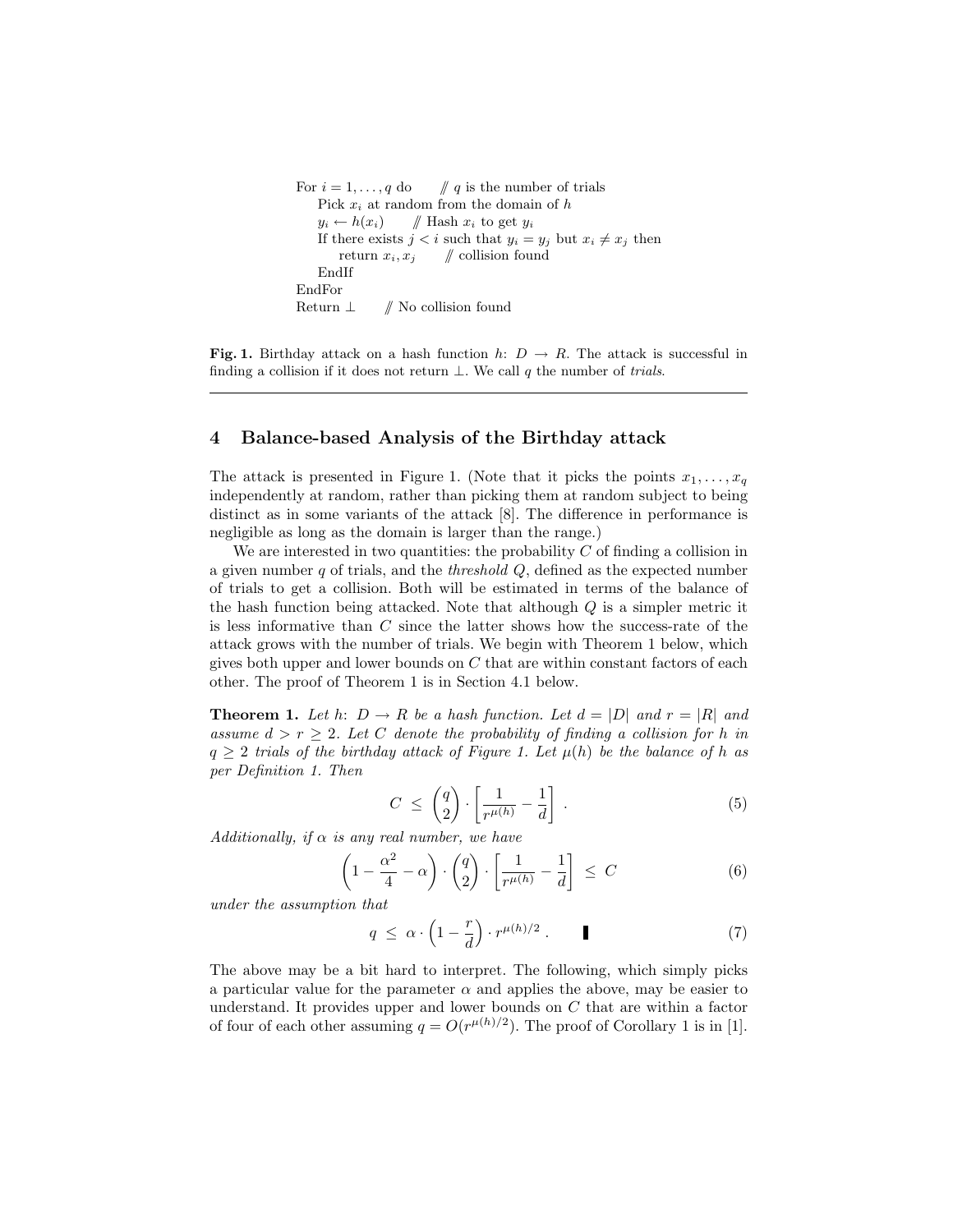**Corollary 1.** Let h:  $D \to R$  be a hash function. Let  $d = |D|$  and  $r = |R|$  and assume  $d \geq 2r \geq 4$ . Let C denote the probability of finding a collision for h in  $q \geq 2$  trials of the birthday attack of Figure 1. Let  $\mu(h)$  be the balance of h as per Definition 1. Then

$$
C \leq \binom{q}{2} \cdot \frac{1}{r^{\mu(h)}} \,. \tag{8}
$$

Additionally,

$$
\frac{1}{4} \cdot \binom{q}{2} \cdot \frac{1}{r^{\mu(h)}} \le C \tag{9}
$$

under the assumption that  $q \leq (1/5) \cdot r^{\mu(h)/2}$ .

As we mentioned before, we believe it is important to have close upper and lower bounds rather than approximate equalities when it comes to computing the success rate of attacks since we are making very specific choices of parameters, such as hash function output lengths, based on these estimates, and if our estimates of the success rates are not specific too we might choose parameters incorrectly.

Remark 1. The lower bound in Equation (9) is only valid when  $2 \leq q \leq (1/5)$ .  $r^{\mu(h)/2}$ . The upper bound on q here is not particularly restrictive since we know that as q approaches  $r^{\mu(h)/2}$ , the probability C gets close to 1. However, note that we are implicitly assuming  $2 \leq (1/5) \cdot r^{\mu(h)/2}$ , meaning we are assuming a lower bound on  $\mu(h)$ . However the result only excludes functions of tiny balance.

Next, we show that the threshold is  $\Theta(r^{\mu(h)/2})$ . Again, we provide explicit upper and lower bounds that are within a constant factor of each other. The proof of Theorem 2 is in Section 4.2.

**Theorem 2.** Let h:  $D \to R$  be a hash function. Let  $d = |D|$  and  $r = |R|$  and assume  $d > 2r > 4$ . Let Q denote the threshold, meaning the expected number of trials, in the birthday attack of Figure 1, to get a collision. Let  $\mu(h)$  be the of trials, in the oirthaay attack of Figure 1, to get a collision. Let  $\mu(n)$  be a balance of h as per Definition 1 and assume  $((\sqrt{7}-2)/3) \cdot r^{\mu(h)/2} \geq 2$ . Then

$$
(1/2) \cdot r^{\mu(h)/2} \le Q \le 72 \cdot r^{\mu(h)/2} \tag{10}
$$

Designers of hash functions often have as target to make the hash function have "random" behavior. We now state a result which will enable us to gage how well random functions fare against the birthday attack. (Consequences are discussed after the statement). Proposition 2 below says that if  $h$  is chosen at random then the expectation of  $r^{-\mu(h)}$  is more than  $1/r$  (what it would be for a regular function) by a factor equal to about  $1 + r/d$ . The proof of Proposition 2 is in the full version of this paper [1].

**Proposition 2.** Let D, R be sets of sizes d, r respectively, where  $d \geq r \geq 2$ . If we choose a function h:  $D \rightarrow R$  at random then

$$
\mathbf{E}\left[r^{-\mu(h)}\right] = \frac{1}{r} \cdot \left(1 + \frac{r-1}{d}\right) . \qquad \blacksquare
$$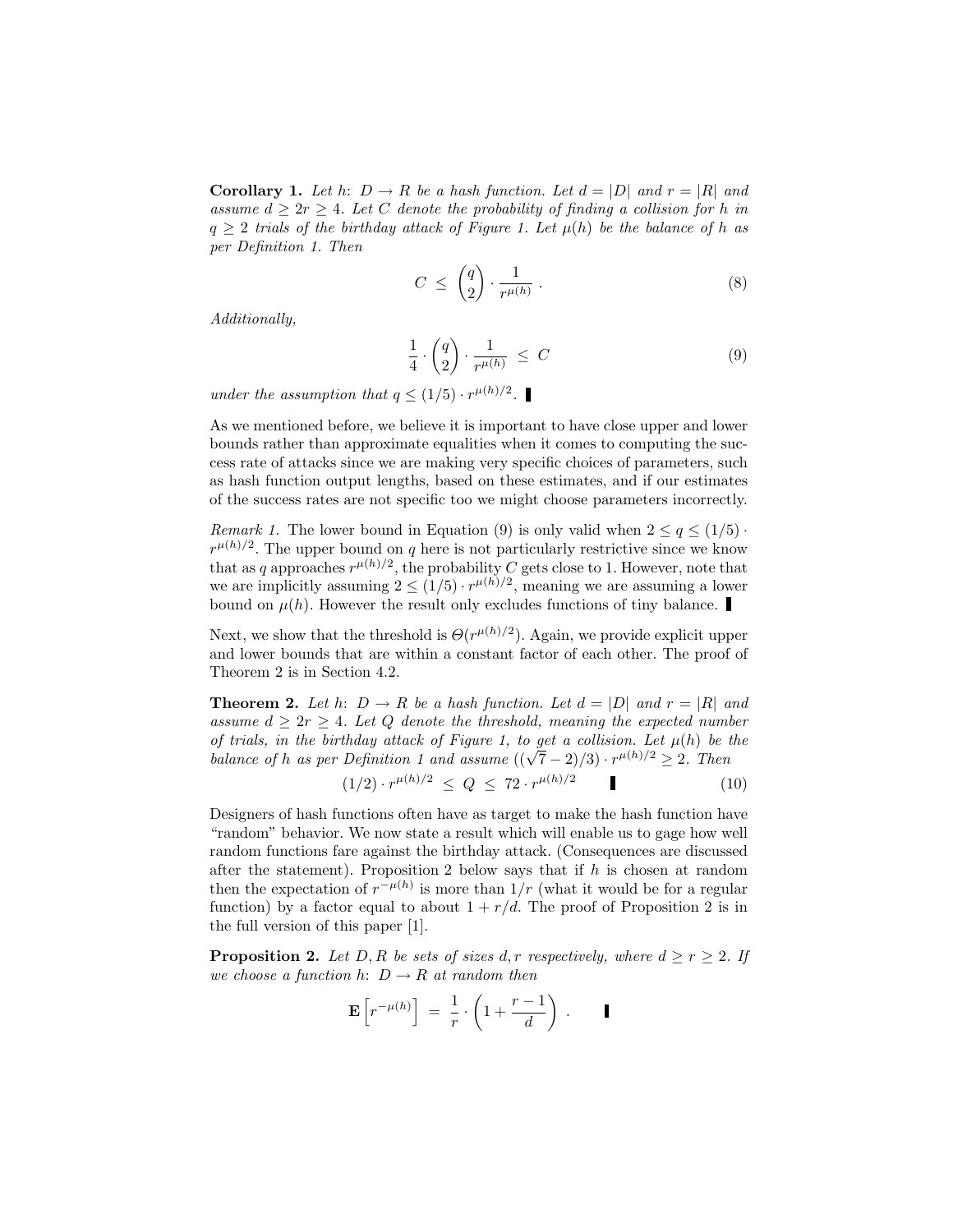As an example, suppose  $d = 2r$ . Then the above implies that if h is chosen at random then

$$
\mathbf{E}\left[r^{-\mu(h)}\right] \approx \frac{3}{2} \cdot \frac{1}{r} .
$$

As per Theorem 1 and Theorem 2 this means that if  $h$  is chosen at random then the probability of finding a collision in q trials is expected to rise to about  $3/2$ times what it would be for a regular function, while the threshold is expected times what it would be for a regular function, while the threshold is expected<br>to fall to about  $\sqrt{2/3}$  times what it would be for a regular function. Although the difference in the efficacy of birthday attacks against regular and random functions becomes less as  $d/r$  increases, the above example with  $d = 2r$  suggests that although hash functions are often designed to be "random", in terms of resistance to birthday attacks a more desirable goal is to have randomness subject to regularity. This also applies to all restrictions of the hash function to domains from which an adversary may draw during a birthday attack (eg. SHA-1 restricted to 161-bit inputs).

#### 4.1 Proof of Theorem 1

We let  $[q]_2$  denote the set of all two-element subsets of [q]. Recall that the attack picks  $x_1, \ldots, x_q$  at random from the domain D of the hash function. We associated to any two-element set  $I = \{i, j\} \in [q]_2$  the random variable  $X_I$  which takes value 1 if  $x_i, x_j$  form a collision (meaning  $x_i \neq x_j$  and  $h(x_i) = h(x_j)$ ), and 0 otherwise. We let

$$
X = \sum_{I \in [q]_2} X_I \, .
$$

The random variable  $X$  is the number of collisions. (We clarify that in this manner of counting the number of collisions, if  $n$  distinct points have the same hash value, they contribute  $n(n-1)/2$  toward the value of X.) For any  $I \in [q]_2$ we have

$$
\mathbf{E}\left[X_{I}\right] = \Pr\left[X_{I} = 1\right] = \sum_{i=1}^{r} \frac{d_{i}(d_{i} - 1)}{d^{2}} = \sum_{i=1}^{r} \frac{d_{i}^{2}}{d^{2}} - \sum_{i=1}^{r} \frac{d_{i}}{d^{2}} = r^{-\mu(h)} - \frac{1}{d}.
$$
\n(11)

By linearity of expectation we have

$$
\mathbf{E}\left[X\right] = \sum_{I \in [q]_2} \mathbf{E}\left[X_I\right] = \begin{pmatrix} q \\ 2 \end{pmatrix} \cdot \left[r^{-\mu(h)} - \frac{1}{d}\right]. \tag{12}
$$

Let

$$
p = r^{-\mu(h)} - \frac{1}{d} \, .
$$

The upper bound of Theorem 1 is a simple application of Markov's inequality and Equation (12):

$$
\Pr[C] = \Pr[X \ge 1] \le \frac{\mathbf{E}[X]}{1} = \begin{pmatrix} q \\ 2 \end{pmatrix} \cdot p.
$$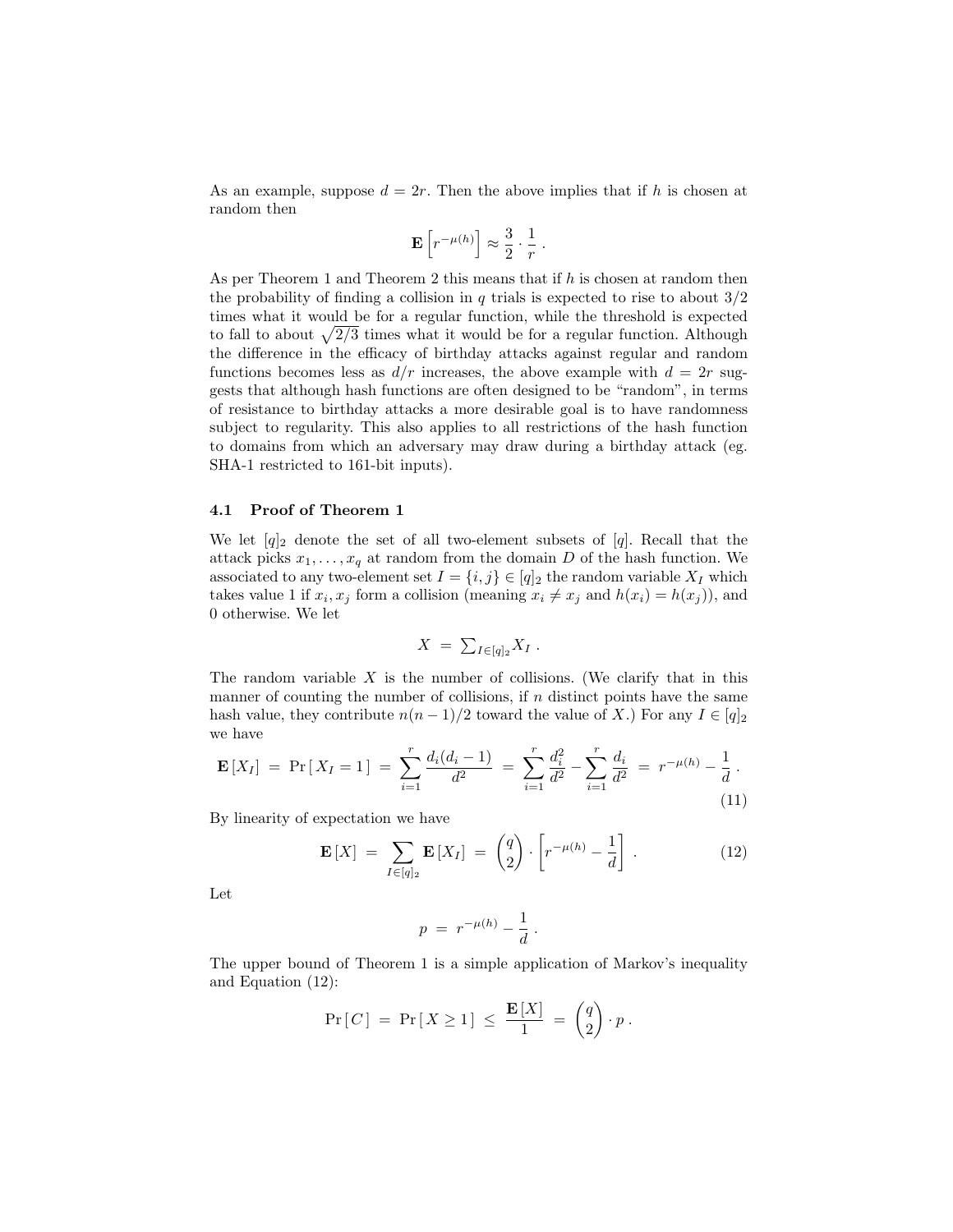We proceed to the lower bound. Let  $[q]_{2,2}$  denote the set of all two-elements subsets of  $[q]_2$ . Via the inclusion-exclusion principle we have

$$
\Pr[C] = \Pr\left[\bigvee_{I \in [q]_2} X_I = 1\right] \\
\ge \sum_{I \in [q]_2} \Pr\left[X_I = 1\right] - \sum_{\{I, J\} \in [q]_{2,2}} \Pr\left[X_I = 1 \land X_J = 1\right].\n\tag{13}
$$

Equation (12) tells us that the first sum above is

$$
\sum_{I \in [q]_2} \Pr\left[X_I = 1\right] = \sum_{I \in [q]_2} \mathbf{E}\left[X_I\right] = \mathbf{E}\left[X\right] = \binom{q}{2} \cdot p \,. \tag{14}
$$

We now claim that

$$
\sum_{\{I,J\} \in [q]_{2,2}} \Pr\left[X_I = 1 \land X_J = 1\right] \leq \left(\frac{\alpha^2}{4} + \alpha\right) \cdot \binom{q}{2} \cdot p \,. \tag{15}
$$

This completes the proof because from Equations (13), (14) and (15) we obtain Equation (6) as follows:

$$
\Pr[C] \ge \binom{q}{2} \cdot p - \sum_{\{I,J\} \in [q]_{2,2}} \Pr[X_I = 1 \land X_J = 1]
$$

$$
\ge \binom{q}{2} \cdot p - \binom{\alpha^2}{4} \cdot \binom{q}{2} \cdot p
$$

$$
= \left(1 - \frac{\alpha^2}{4} - \alpha\right) \cdot \binom{q}{2} \cdot p.
$$

It remains to prove Equation (15).

Let E be the set of all  $\{I, J\} \in [q]_{2,2}$  such that  $I \cap J = \emptyset$ , and let N be the set of all  $\{I, J\} \in [q]_{2,2}$  such that  $I \cap J \neq \emptyset$ . Then

$$
\sum_{\{I,J\} \in [q]_{2,2}} \Pr\left[X_I = 1 \land X_J = 1\right] \\
= \underbrace{\sum_{\{I,J\} \in E} \Pr\left[X_I = 1 \land X_J = 1\right]}_{S_E} + \underbrace{\sum_{\{I,J\} \in N} \Pr\left[X_I = 1 \land X_J = 1\right]}_{S_N} . \quad (16)
$$

We now claim that

$$
S_E \le \binom{q}{2} \cdot \frac{1}{4} \cdot \alpha^2 \cdot p \tag{17}
$$

$$
S_N \le \binom{q}{2} \cdot \alpha \cdot p \,,\tag{18}
$$

Equation (15) follows from Equations (16), (17) and (18). We now prove Equations (17) and (18).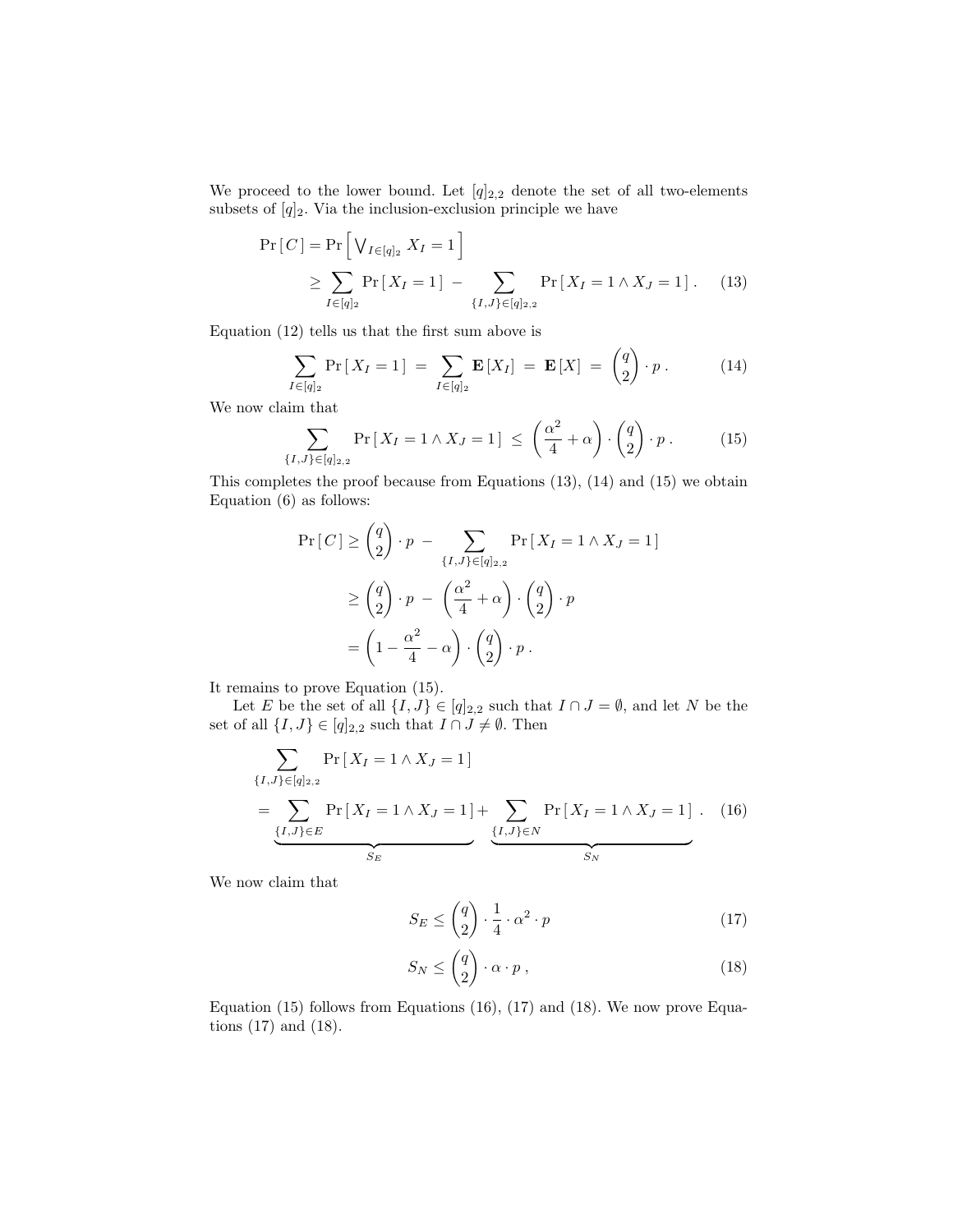To upper bound  $S_E$ , we note that if  $\{I, J\} \in E$  then the random variables  $X_I$  and  $X_J$  are independent. Using Equation (11) we get

$$
S_E = \sum_{\{I,J\} \in E} \Pr[X_I = 1 \land X_J = 1]
$$
  
= 
$$
\sum_{\{I,J\} \in E} \Pr[X_I = 1] \cdot \Pr[X_J = 1] = |E| \cdot p^2.
$$

Computing the size of the set  $E$  and simplifying, we get

$$
S_E = \frac{1}{2} {q \choose 2} {q-2 \choose 2} \cdot p^2 = {q \choose 2} \cdot p \cdot \frac{q^2 - 5q + 6}{4} \cdot p.
$$

We now upper bound this as follows:

$$
S_E \; < \; \begin{pmatrix} q \\ 2 \end{pmatrix} \cdot p \cdot q^2 \cdot \frac{p}{4} \; \leq \; \begin{pmatrix} q \\ 2 \end{pmatrix} \cdot p \cdot \alpha^2 \cdot r^{\mu(h)} \cdot \frac{p}{4} \; \leq \; \frac{1}{4} \cdot \alpha^2 \cdot \begin{pmatrix} q \\ 2 \end{pmatrix} \cdot p \; .
$$

Above the first inequality is true because Theorem 1 assumes  $q \geq 2$ . The second inequality is true because of the assumption made in Equation (7). The third inequality is true because  $r^{\mu(h)} \cdot p < 1$ . We have now obtained Equation (17).

The remaining task is to upper bound  $S_N$ . The difficulty here is that for  $\{I, J\} \in N$  the random variables  $X_I$  and  $X_J$  are not independent. We let  $d_i =$  $|h^{-1}(R_i)|$  for  $i \in [r]$  where  $R = \{R_1, \ldots, R_r\}$  is the range of the hash function. If  $\{I, J\} \in N$  then the two-elements sets I and J intersect in exactly one point. (They cannot be equal since  $I, J$  are assumed distinct.) Accordingly we have

$$
S_N = \sum_{\{I,J\} \in N} \Pr[X_I = 1 \land X_J = 1]
$$
  
=  $|N| \cdot \sum_{i=1}^r \frac{d_i (d_i - 1)^2}{d^3}$   
<  $\frac{|N|}{d^3} \cdot \sum_{i=1}^r d_i^3$ . (19)

We now compute the size of the set  $N$ :

$$
|N| = \frac{1}{2} \binom{q}{2} \binom{q}{2} - \frac{1}{2} \binom{q}{2} - \frac{1}{2} \binom{q}{2} \binom{q-2}{2} \\
= \binom{q}{2} \cdot (q-2) .
$$

Putting this together with Equation  $(19)$  we have

$$
S_N \langle \begin{pmatrix} q \\ 2 \end{pmatrix} \cdot q \cdot \left[ \frac{1}{d^3} \cdot \sum_{i=1}^r d_i^3 \right] \,. \tag{20}
$$

To upper bound the sum of Equation (20), we view  $d_1, \ldots, d_r$  as variables and consider the problem of maximizing  $d_1^3 + \cdots + d_r^3$  subject to the constraint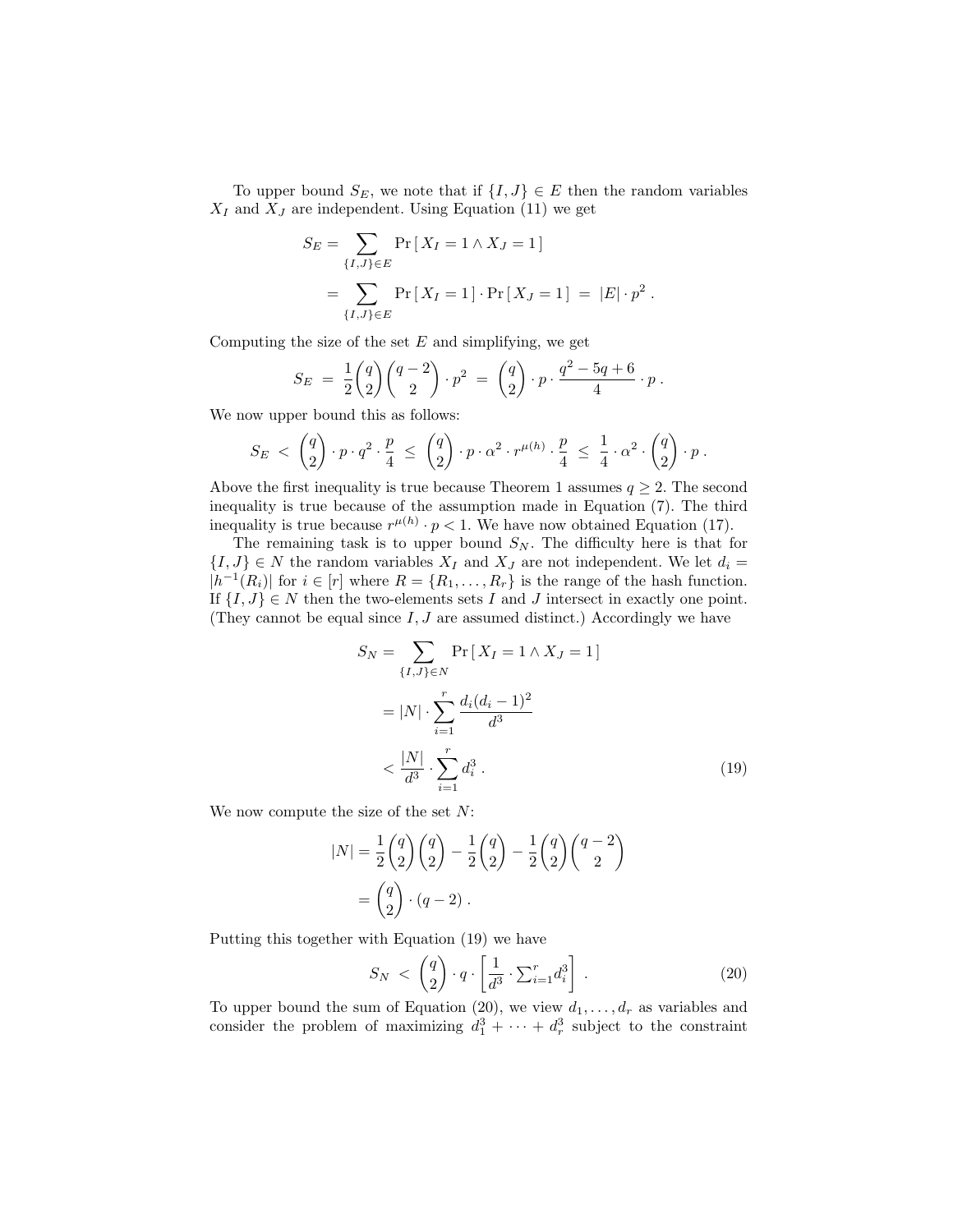$\sum_{i=1}^{r} d_i^2 = d^2 \cdot r^{-\mu(h)}$ . The maximum occurs when  $d_1 = d \cdot r^{-\mu(h)/2}$  and  $d_i = 0$  for  $i = 2, \ldots, r$ , meaning that

$$
\sum_{i=1}^r d_i^3 \ \leq \ d^3 r^{-3\mu(h)/2} \ .
$$

Returning to Equation (20) with this information we get

$$
S_N \, < \, \left(\frac{q}{2}\right) \cdot q \cdot \left[\frac{1}{d^3} \cdot \sum_{i=1}^r d_i^3\right] \; \le \; \left(\frac{q}{2}\right) \cdot q \cdot \frac{1}{d^3} \cdot d^3 r^{-3\mu(h)/2} \; = \; \left(\frac{q}{2}\right) \cdot q \cdot r^{-3\mu(h)/2} \; .
$$

We now use the assumption made in Equation (7), and finally use Lemma 1, to get

$$
S_N < \binom{q}{2} \cdot \alpha \cdot \left(1 - \frac{r}{d}\right) \cdot r^{\mu(h)/2} \cdot r^{-3\mu(h)/2}
$$
\n
$$
\leq \binom{q}{2} \cdot \alpha \cdot \left(1 - \frac{r}{d}\right) r^{-\mu(h)} \leq \binom{q}{2} \cdot \alpha \cdot p \, .
$$

This proves Equation (18) and thus concludes the proof of Theorem 1.

# 4.2 Proof of Theorem 2

We begin by proving the lower bound. Let the random variable  $Y$  denote the number of trials to collision. Let  $C(q)$  denote the probability of finding a collision for h in  $q \ge 2$  trials of the birthday attack in Figure 1, and let  $D(q)$  denote the probability of finding the first collision on the q-th trial. Let  $Q = r^{\mu(h)/2}$ . From the definition of  $Y$ :

$$
\mathbf{E}[Y] = \sum_{x=1}^{\infty} x \cdot D(x) \ge Q \cdot \sum_{x=Q}^{\infty} D(x) = Q \cdot (1 - C(Q-1)) \; .
$$

We claim that

$$
C(Q-1) < \frac{1}{2} \tag{21}
$$

It follows that

 $\mathbf{E}[Y] \geq Q \cdot (1/2) \geq (1/2) \cdot r^{\mu(h)/2}$ ,

as desired. We now justify Equation (21). From Equation (8) of Corollary 1 we know that

$$
C(Q-1) \ \leq \ {Q-1 \choose 2} \cdot \frac{1}{r^{\mu(h)}} \ = \ \frac{1}{2} \cdot \left( (Q-1)^2 - (Q-1) \right) \cdot \frac{1}{r^{\mu(h)}} \ .
$$

Since  $Q = r^{\mu(h)/2} \geq 2$  by assumption,

$$
(Q-1)^2 - (Q-1) = Q^2 - 3 \cdot Q + 2 < Q^2 = r^{\mu(h)}
$$

and

$$
C(Q-1) \; < \; \frac{1}{2} \cdot r^{\mu(h)} \cdot \frac{1}{r^{\mu(h)}} \; = \; \frac{1}{2}
$$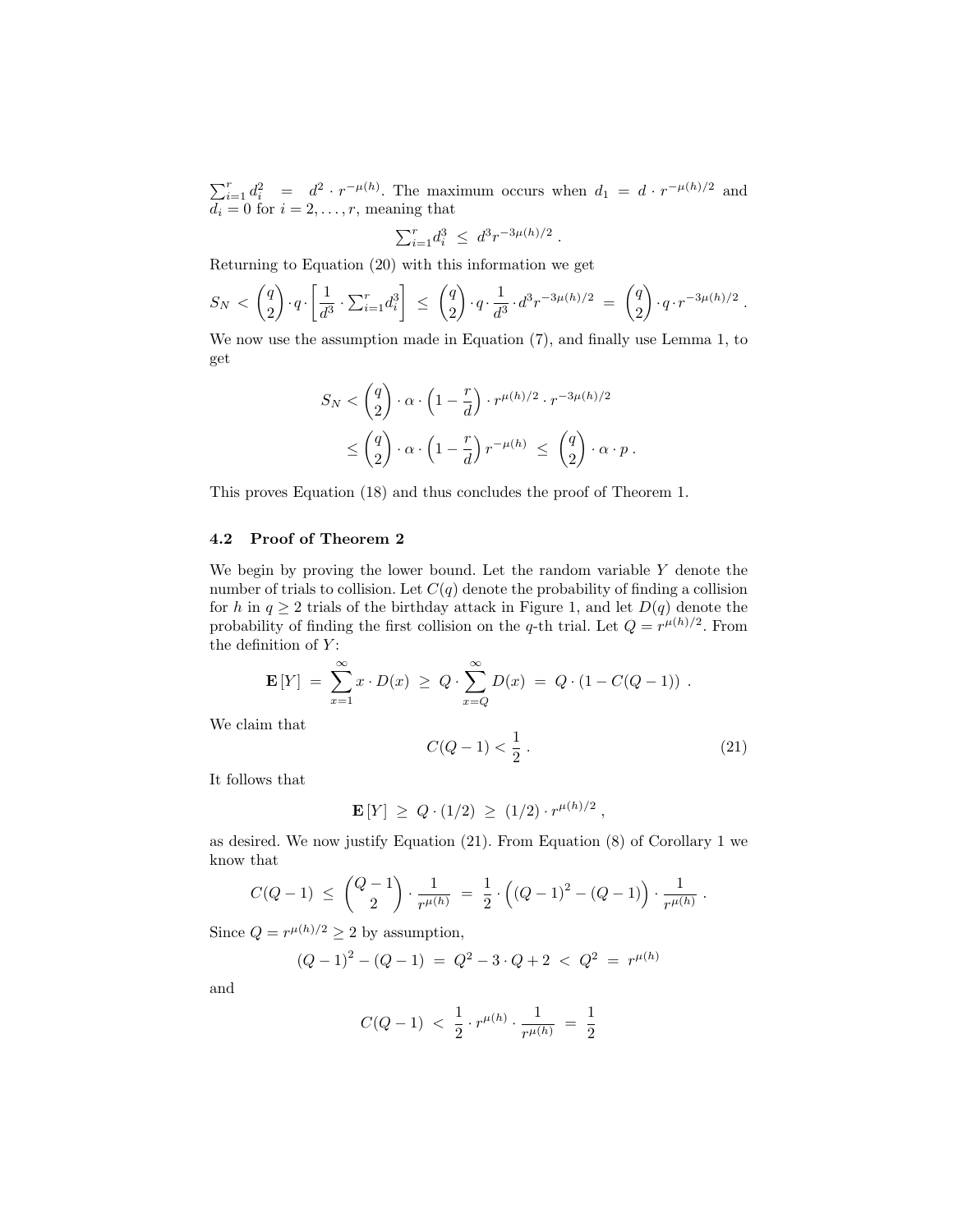as desired

For the upper bound, we must be careful since there is an upper restrictions For the upper bound, we must be careful since there is an upper restrictions<br>on q in Equation (9) and Equation (6). Fix  $\alpha = (2\sqrt{7} - 4)/3$  and  $q = (\alpha/2)$ .  $r^{\mu(h)/2}$ . First note that  $\overline{a}$ ´

$$
q \; = \; \frac{\alpha}{2} \cdot r^{\mu(h)/2} \; \leq \; \alpha \cdot \left( 1 - \frac{r}{d} \right) \cdot r^{\mu(h)/2}
$$

since we assume that  $d \geq 2r$  and therefore that  $1 - r/d \geq 1/2$ . This means that we can use Theorem 1 with  $\alpha$  and q defined as above. Combining Theorem 1 with Lemma 1 and the assumptions that  $d \geq 2r$  and  $q = (\alpha/2) \cdot r^{\mu(h)/2} \geq 2$ , we have  $\overline{a}$  $\mathbf{r}$  $\overline{a}$  $\mathbf{r}$ 

$$
C(q) \ge \left(1 - \frac{\alpha^2}{4} - \alpha\right) \cdot \binom{q}{2} \cdot \frac{1}{2} \cdot \frac{1}{r^{\mu(h)}}
$$

$$
\ge \left(1 - \frac{\alpha^2}{4} - \alpha\right) \cdot q^2 \cdot \frac{1}{8} \cdot \frac{1}{r^{\mu(h)}}.
$$

Replacing q with  $(\alpha/2) \cdot r^{\mu(h)/2}$  we get

$$
C(q) \ge \left(1 - \frac{\alpha^2}{4} - \alpha\right) \cdot \left(\frac{\alpha}{2} \cdot r^{\mu(h)/2}\right)^2 \cdot \frac{1}{8} \cdot \frac{1}{r^{\mu(h)}}
$$

$$
= \frac{1}{32} \cdot \left(\alpha^2 - \frac{\alpha^4}{4} - \alpha^3\right) . \tag{22}
$$

Now consider the following experiment that repeatedly runs the birthday attack, using  $q = (\alpha/2) \cdot r^{\mu(h)/2}$  trials, until a collision is found:

For  $j = 1, 2, ...$  do For  $i = 1, \ldots, q$  do Pick  $x_{q(j-1)+i}$  at random from the domain of h  $y_{q(j-1)+i} \leftarrow h(x_{q(j-1)+i})$ If there exists k such that  $q(j-1) < k < q(j-1) + i$ and  $y_{q(j-1)+i} = y_k$  but  $x_{q(j-1)+i} \neq x_k$  then return  $x_{q(j-1)+i}, x_k$  // collision found in this block of q trials EndIf EndFor EndFor

Let the random variable A denote the number of trials to success in the above experiment. We claim that

$$
\mathbf{E}\left[Y\right] \leq \mathbf{E}\left[A\right] \tag{23}
$$

and

$$
\mathbf{E}[A] \leq \frac{q}{C(q)}, \tag{24}
$$

and combining with Equation (22), it follows that

$$
\mathbf{E}\left[Y\right] \; \le \; \frac{q}{C(q)} \; \le \; \frac{(\alpha/2) \cdot r^{\mu(h)/2}}{(1/32) \cdot (\alpha^2 - (\alpha^4/4) - \alpha^3)} \; < \; 72 \cdot r^{\mu(h)/2} \; ,
$$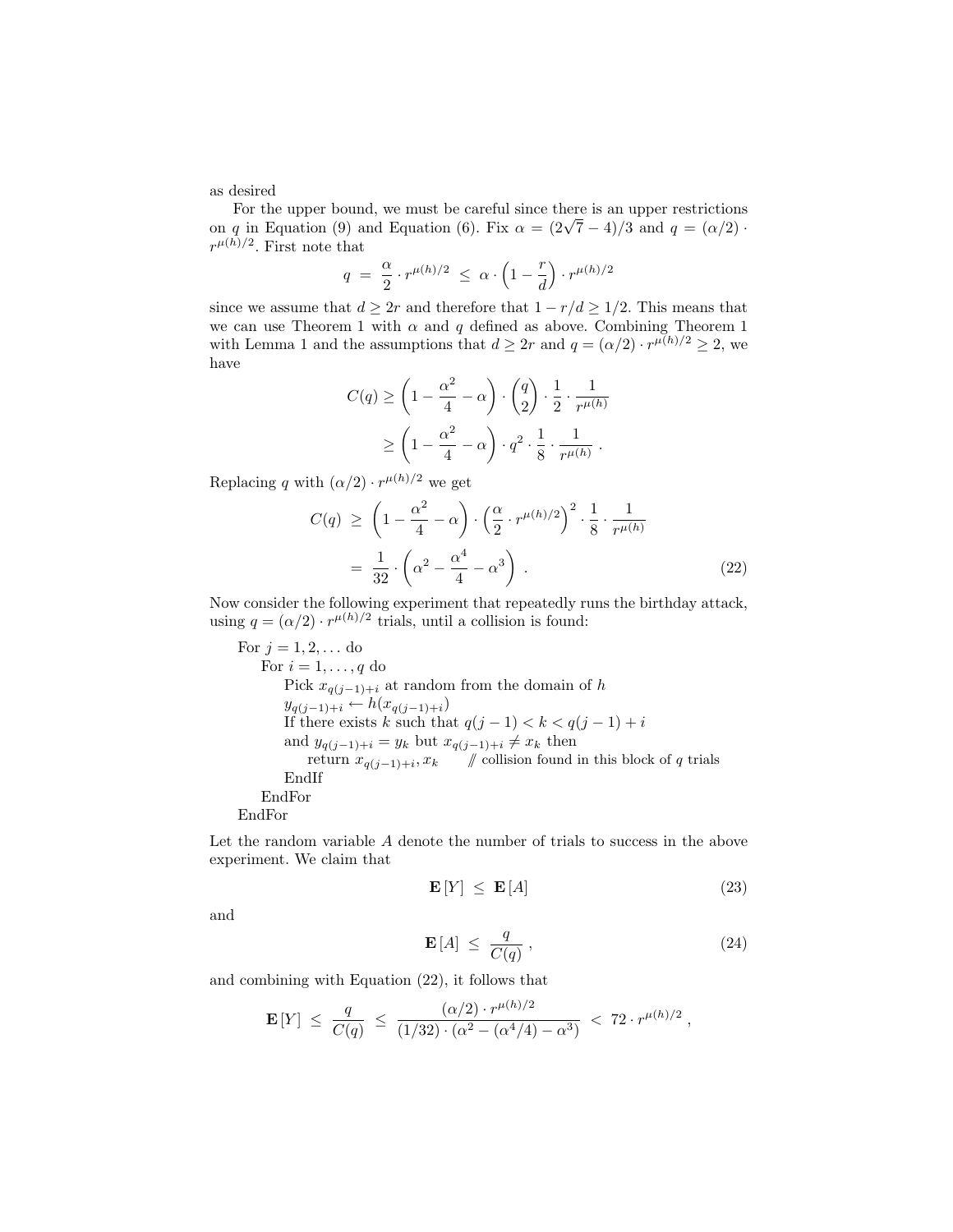giving the upper bound in the theorem statement.

To prove Equation  $(23)$  it is sufficient to note that, for any random tape  $T$ ,

$$
Y(T) \leq A(T)
$$

since any collision in the above experiment is immediately a collision for the birthday attack in Figure 1.

To prove Equation (24), consider each inner loop of the above experiment an independent Bernoulli trial, and let Z denote the expected number of Bernoulli trials (inner loop executions) to collision. Since each inner loop has a success probability  $C(q)$ , standard results tell us that

$$
\mathbf{E}\left[Z\right] \leq \frac{1}{C(q)}\,. \tag{25}
$$

Let  $F(i)$  denote the probability that the first collision in the above experiment occurs on the *i*-th trial. Let  $G(j)$  denote the probability that the first collision is found in the  $j$ -th execution of the inner loop in the above experiment. Then

$$
\mathbf{E}[A] = \sum_{i=1}^{\infty} i \cdot F(i)
$$
  
= 
$$
\sum_{j=1}^{\infty} \sum_{i=1}^{q} (q \cdot (j-1) + i) \cdot F(q \cdot (j-1) + i)
$$
  

$$
\leq q \cdot \sum_{j=1}^{\infty} \left( j \cdot \sum_{i=1}^{q} F(q \cdot (j-1) + i) \right)
$$

Since, by the definition of  $G(j)$ , for any  $j \ge 1$ 

$$
\sum_{i=1}^{q} F(q \cdot (j-1) + i) = G(j) ,
$$

it follows that

$$
\mathbf{E}[A] \leq q \cdot \sum_{j=1}^{\infty} j \cdot G(j) = q \cdot \mathbf{E}[Z]. \tag{26}
$$

Combining Equation (25) with Equation (26) yields Equation (24), completing the proof.

#### 5 Does the MD transform preserve balance?

We consider the following popular paradigm for the construction of hash functions. First build a *compression function*  $H: \{0,1\}^{b+c} \to \{0,1\}^c$ , where  $b \ge 1$  is called the *block-length* and  $c \geq 1$  is called the *chaining-length*. Then transform H into a hash function  $\overline{H}$ :  $D_b \rightarrow \{0,1\}^c$ , where

$$
D_b = \{ M \in \{0, 1\}^* : |M| = nb \text{ for some } 1 \le n < 2^b \},
$$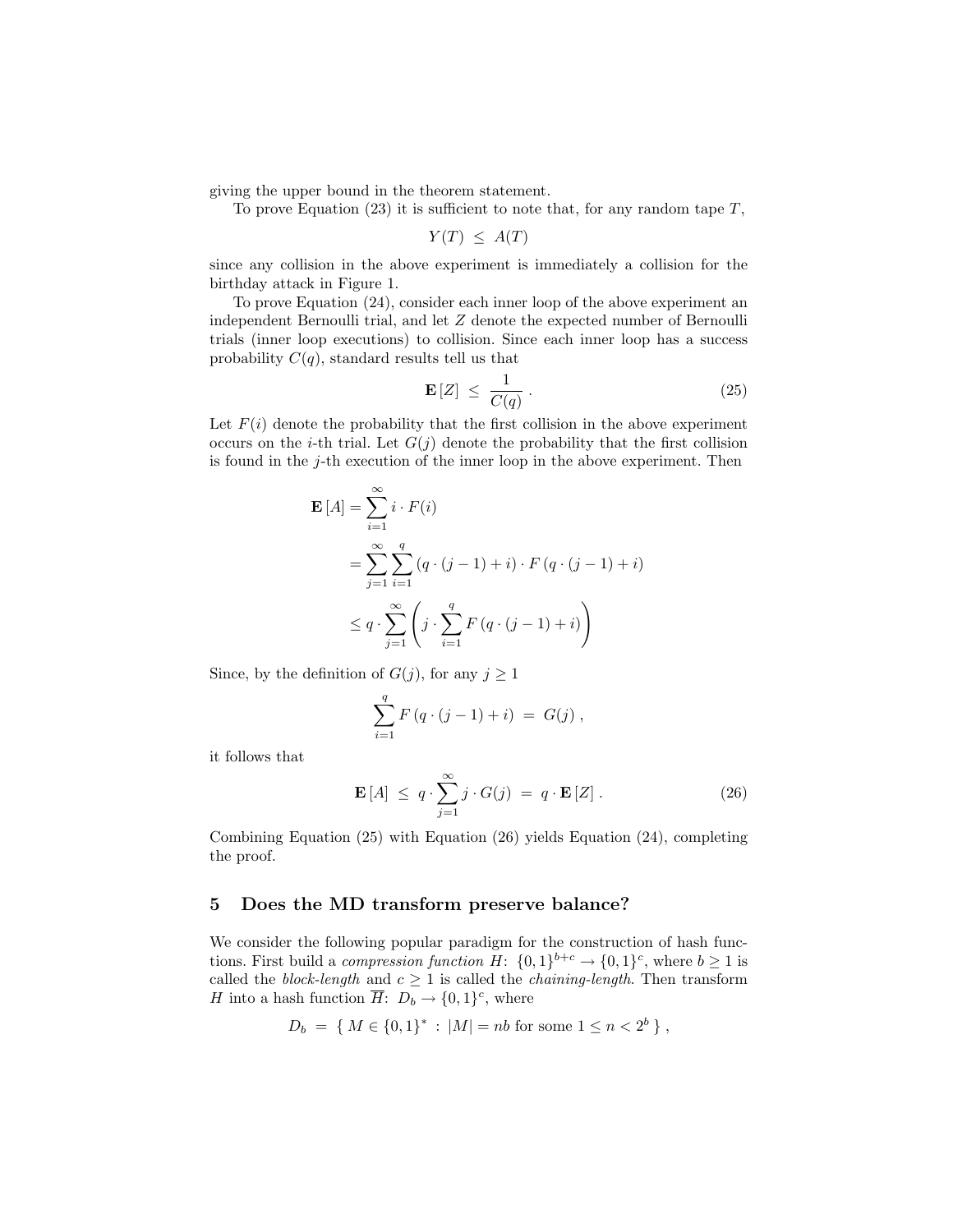Function  $\overline{H}(M)$ Break M into b-bit blocks  $M_1 \|\cdots\| M_n$  $M_{n+1} \leftarrow \langle n \rangle_b$ ;  $C_0 \leftarrow 0^c$ For  $i = 1, \ldots, n + 1$  do  $C_i \leftarrow H(M_i || C_{i-1})$  EndFor Return  $C_{n+1}$ 

**Fig. 2.** Hash function  $\overline{H}$ :  $D_b \rightarrow \{0,1\}^c$  obtained via the MD transform applied to compression function  $H: \{0,1\}^{b+c} \to \{0,1\}^c$ .

via the Merkle-Damgård (MD)  $[5,2]$  transform depicted in Figure 2. (In this description and below, we let  $\langle i \rangle_b$  denote the representation of integer i as a string of length *exactly b* bits for  $i = 0, \ldots, 2^b - 1$ . In particular, modulo details, this is the paradigm used in the design of popular hash functions including MD5 [7], SHA-1 [6] and RIPEMD-160 [3].

For the considerations in this section, we will focus on the restriction of  $\overline{H}$ to strings of some particular length. For any integer  $1 \leq n < 2^b$  (the number of blocks) we let  $\overline{H}_n: D_{b,n} \to \{0,1\}^c$  denote the restriction of  $\overline{H}$  to the domain  $D_{b,n}$ , defined as the set of all strings in  $D_b$  that have length exactly nb bits.

Our results lead us to desire that  $\overline{H}_n$  has high balance for all practical values of n. Designers could certainly try to ensure that the compression function is regular or has high balance, but to be assured that  $H_n$  has high balance it would need to be the case that the MD transform is "balance preserving." Unfortunately, the following shows that this is not true. It presents an example of a compression function  $H$  which has high balance (in fact is regular, with balance one) but  $\overline{H}_n$  has low balance (in fact, balance zero) even for  $n = 2$ .

**Proposition 3.** Let  $b$ ,  $c$  be positive integers. There exists a compression function H:  $\{0,1\}^{b+c} \rightarrow \{0,1\}^c$  such that H is regular  $(\mu(H) = 1)$  but  $\overline{H}_2$  is a constant function  $(\mu(\overline{H}_2) = 0)$ .

*Proof (Proposition 3)*. Let  $H: \{0,1\}^{b+c} \to \{0,1\}^c$  map  $B||C$  to C for all b-bit strings B and c-bit strings C. Clearly  $\mu(H) = 1$  since each point in  $\{0,1\}^c$ has exactly  $2^b$  pre-images under H. Because the initial vector (IV) in the MD transform is the constant  $C_0 = 0^c$ , and by the definition of H, the function  $\overline{H}_2$ maps all inputs to  $0^c$ .  $\Box$ 

This example might be viewed as contrived particularly because the compression function  $H$  above is not collision-resistant (although it is very resistant to birthday attacks), but in fact it still serves to illustrate an important point. The popularity of the MD paradigm arises from the fact that it provably preserves collision-resistance [5, 2]. However, the above shows that it does not provably preserve balance. Even though Proposition 3 does not say that the transform will *always* be poor at preserving balance, it says that we cannot count on the transform to preserve balance in general. This means that simply ensuring high balance of the compression function is not a suitable general design principle.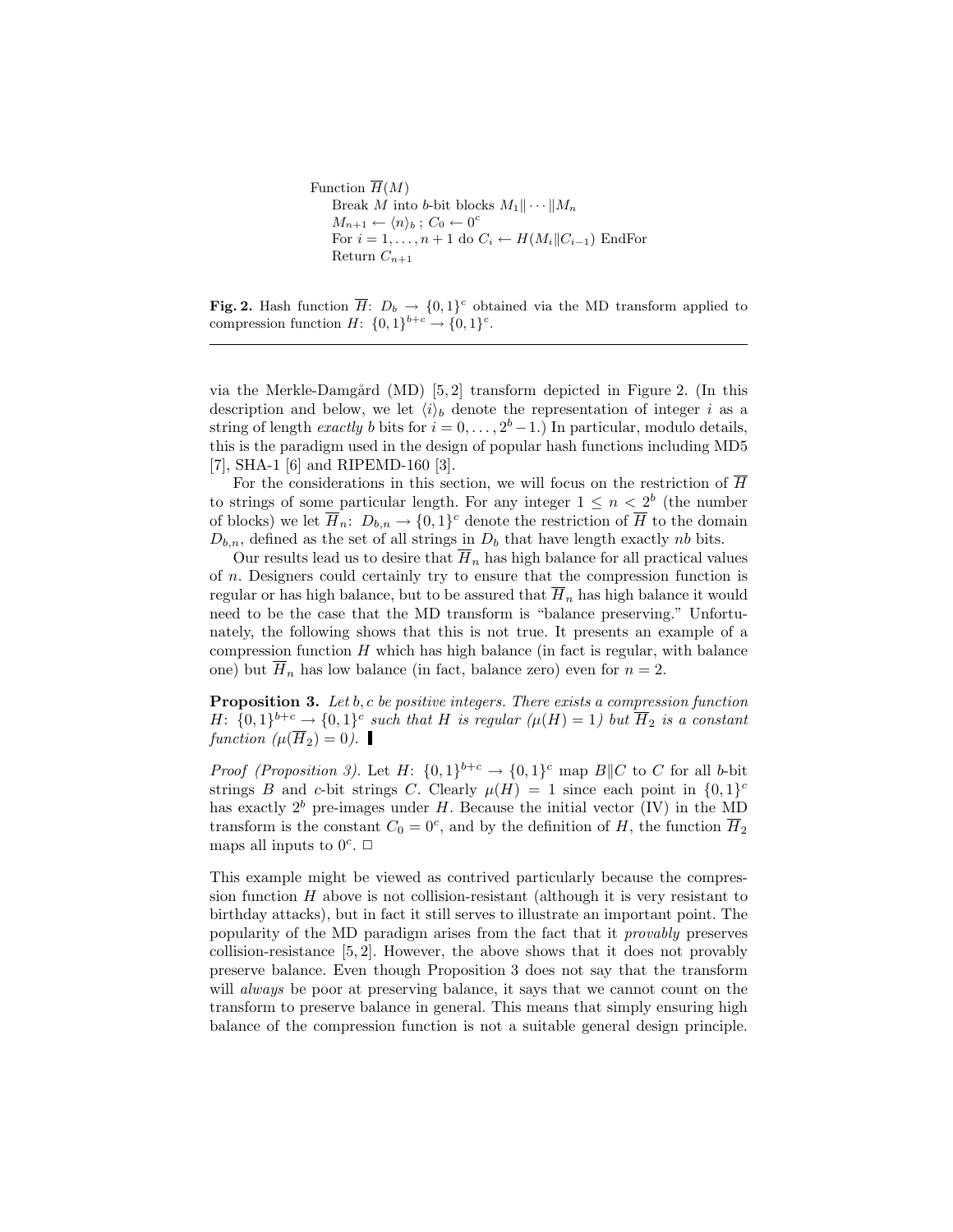(We also remark that there exist adversaries capable of finding collisions for any unkeyed compression function, including the compression functions in MD5, SHA-1, and RIPEMD-160, using exactly two trials. We just do not know what these adversaries are.)

Is there any other design principle whereby some properties of the compression function suffice to ensure high balance of the hash function? Toward finding one we note that the behavior exhibited by the function  $\overline{H}_2$  in the proof of Proposition 3 arose because the initial vector (IV) of the MD transform was  $C_0 = 0^c$ , and although H was regular, the restriction of H to inputs having the last  $c$  bits  $0$  was not regular, and in fact was constant. Accordingly we consider requiring regularity conditions not just on the compression function but on certain related functions as well. If  $H: \{0,1\}^{b+c} \to \{0,1\}^c$  then define  $H_0$ :  $\{0,1\}^b \rightarrow \{0,1\}^c$  via  $M \mapsto H(M||0^c)$  for all  $M \in \{0,1\}^b$ , and for  $n \geq 1$ define  $H_n: \{0,1\}^c \to \{0,1\}^c$  via  $M \mapsto H(\langle n \rangle_b | M)$  for all  $M \in \{0,1\}^c$ . The following shows that if  $H, H_0, H_n$  are all regular, meaning have balance one, then  $\overline{H}_n$  is also regular.

**Proposition 4.** Let b, c, n be positive integers. Let H:  $\{0,1\}^{b+c} \rightarrow \{0,1\}^c$  and let  $H_0, H_n$  be as above. Assume H,  $H_0$ , and  $H_n$  are all regular. Then  $\overline{H}_n$  is regular.

*Proof (Proposition 4)*. The computation of  $\overline{H}_n$  can be written as

Function  $\overline{H}_n(M)$ Break M into b-bit blocks  $M_1 \parallel \cdots \parallel M_n$ ;  $C_1 \leftarrow H_0(M_1)$ For  $i = 2, \ldots, n$  do  $C_i \leftarrow H(M_i||C_{i-1})$  EndFor  $C_{n+1} \leftarrow H_n(C_n)$ ; Return  $C_{n+1}$ 

It is not hard to check that the assumed regularity of  $H_0$ , H and  $H_n$  imply the regularity of  $\overline{H}_n$ .  $\Box$ 

Unfortunately Proposition 4 is not "robust." Although  $\overline{H}_n$  has balance one if  $H, H_0, H_n$  have balance one, it turns out that if  $H, H_0, H_n$  have balance that is high but not quite one, we are *not* assured that  $\overline{H}_n$  has high balance. Proposition 5 shows that even a slight deviation from the maximum balance of one in  $H, H_0, H_n$  can be amplified, and result in  $\overline{H}_n$  having very low balance. The proof of the following is in the full version of this paper [1].

**Proposition 5.** Let b, c be integers,  $b \ge c \ge 2$ , and let  $n \ge c$ . Then there exists a compression function H:  $\{0,1\}^{b+c} \rightarrow \{0,1\}^c$  such that  $\mu(H) \geq 1-1/c$ ,  $\mu(H_0) = 1$ , and  $\mu(H_n) \geq 1-2/c$ , but  $\mu(\overline{H}_n) \leq 1/c$ , where the functions  $H_0, H_n$ are defined as above.

As indicated by Proposition 2, a random compression function will have expected balance that is high but not quite 1. We expect that practical compression functions are in the same boat. Furthermore it seems harder to build compression functions that have balance exactly one than close to one. So the lack of robustness of Proposition 4, as exhibited by Proposition 5, means that Proposition 4 is of limited use.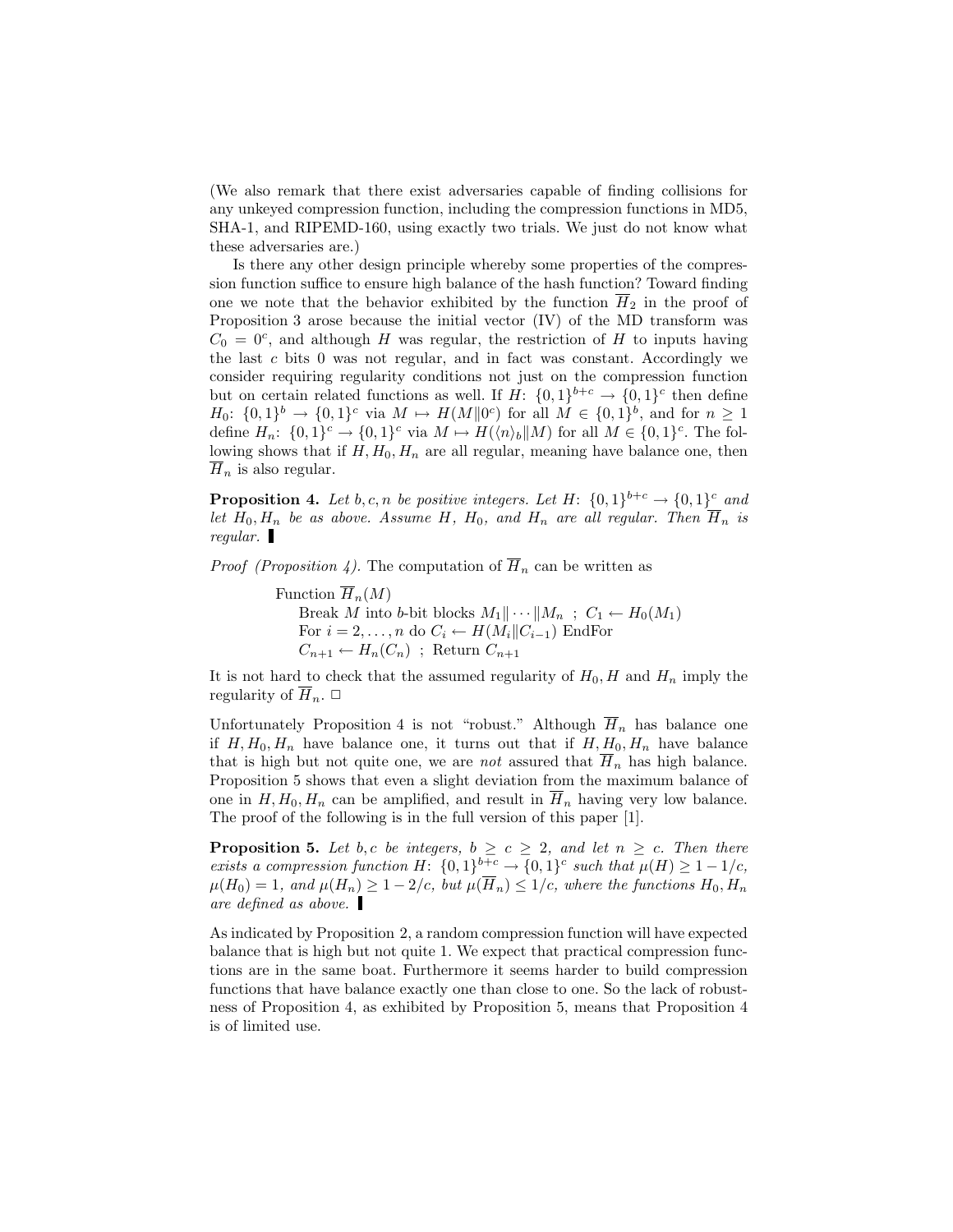The consequence of the results in this section is that we are unable to recommend any design principle that, to ensure high balance, focuses solely on establishing properties of the compression function. It seems one is forced to look directly at the hash function. We endeavor next to do this for SHA-1.

# 6 Experiments on SHA-1

Let  $\text{SHA}_n: \{0,1\}^n \rightarrow \{0,1\}^{160}$  denote the restriction of SHA-1 to inputs of length  $n < 2^{64}$ . Because SHA-1's range is  $\{0, 1\}^{160}$ , it is commonly believed that the expected number of trials necessary to find a collision for  $\text{SHA}_n$  is approximately 2<sup>80</sup>. As Theorem 2 shows, however, this is only true if the balance of  $\text{SHA}_n$  is one or close to one for all practical values of n. If the balance is not close to one, then we expect to be able to find collisions using less work. It therefore seems desirable to calculate (or approximate) the balance of  $\text{SHA}_n$  for reasonable values of n (eg.  $n = 256$ ). A direct computation of  $\mu(SHA_n)$  based on Definition 1 is however infeasible given the size of the domain and range of  $SHA_n$ . Accordingly we focus on a more achievable goal. We look at properties of  $\text{SHA}_n$  that one can reasonably test and whose absence might indicate that  $\text{SHA}_n$ does not have high balance. Our experiments are not meant to be exhaustive, but rather representative of the types of feasible experiments one can perform with SHA-1.

Let  $\text{SHA}_{n;t_1...t_2}: \{0,1\}^n \rightarrow \{0,1\}^{t_2-t_1+1}$  denote the function that returns the  $t_1$ -th through  $t_2$ -th output bits of  $SHA_n$ . We ask what exactly is the balance of SHA<sub>32;t<sub>1</sub>...t<sub>2</sub> when  $t_2 - t_1 + 1 \in \{8, 16, 24\}$ . And we ask whether the functions</sub>  $\text{SHA}_{m; t_1...t_2}, \ m \in \{160, 256, 1024, 2048\}, \ \text{appear regular when } t_2 - t_1 + 1 \in$  ${8, 16, 24}$ . (Note that SHA<sub>256</sub> is SHA-1 restricted to the domain  ${0, 1}^{256}$ , not NIST's SHA-256 hash algorithm.)

BALANCE OF SHA<sub>32;t<sub>1</sub>...t<sub>2</sub>. We calculate the balance of SHA<sub>32;t<sub>1</sub>...t<sub>2</sub> for all pairs</sub></sub>  $t_1, t_2$  such that  $t_2 - t_1 + 1 \in \{8, 16, 24\}$  and  $t_1$  begins on a byte boundary (ie. we look at all 1-, 2-, and 3-byte portions of the SHA-1 output). The calculated values of  $\mu(\text{SHA}_{32;t_1...t_2})$  appear in the full version of this paper [1]. Characteristic values are  $\mu(SHA_{32;1...8}) = 0.99999998893$ ,  $\mu(SHA_{32;1...16}) = 0.999998623$  and  $\mu(\text{SHA}_{32;1...24}) = 0.99976567$ , indicating that, for the specified values of  $t_1, t_2$ , the balance of  $\text{SHA}_{32;t_1...t_2}$  is high.

These results do not imply that the functions  $\text{SHA}_{n; t_1...t_2}$  or  $\text{SHA}_n$ ,  $n > 32$ and  $t_1, t_2$  as before, are regular. But it is encouraging that  $\mu(\text{SHA}_{32;t_1...t_2})$  are high, and in fact very close to what one would expect from a random function (cf. Proposition 2), since a small value for  $\mu(\text{SHA}_{32;t_1...t_2})$  for any of the specified  $t_1, t_2$  pairs might indicate some unusual property of the SHA-1 hash function.

EXPERIMENTS ON SHA<sub>160</sub>, SHA<sub>256</sub>, SHA<sub>1024</sub>, AND SHA<sub>2048</sub>. Let  $n \in \{160,$ 256, 1024, 2048}. Although we cannot calculate the balance of  $\text{SHA}_n$ , we can compare the behavior of  $\text{SHA}_{n;t_1...t_2}, t_2 - t_1 + 1 \in \{8, 16, 24\}$ , on random inputs to what one would expect from a regular or random function. There are several possible approaches to take. Knowing that the balance of  $\text{SHA}_{n;t_1...t_2}$  directly